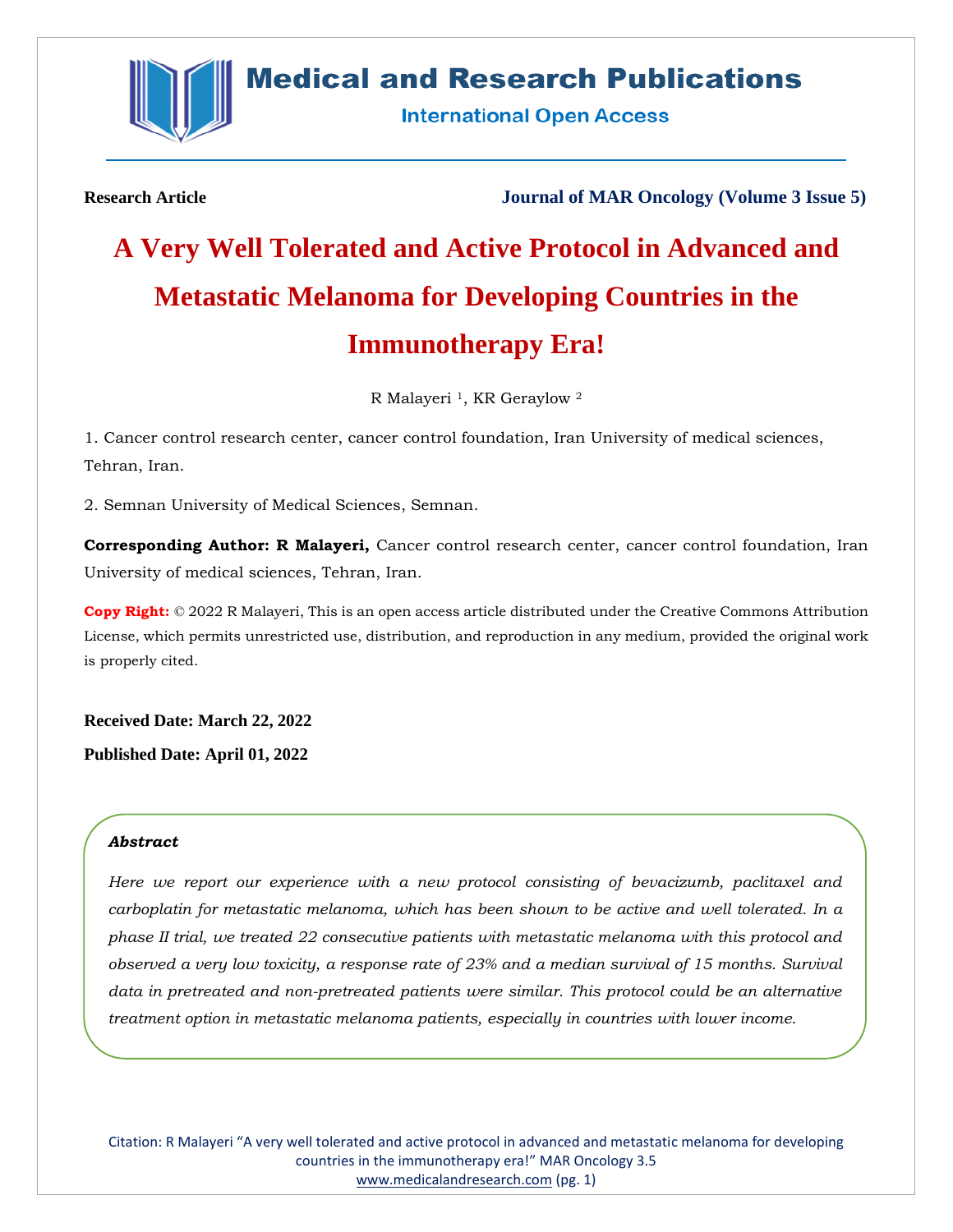#### **Introduction**

Metastatic melanoma is very hard to treat and has a very poor prognosis. Here we report our experience with a new protocol, including bevacizumab, an antivascular endothelial growth factor for metastatic melanoma, which has shown to be active and well tolerated. Metastatic melanoma is a highly vascularized tumor with strong expression of vascular endothelial growth factor (1). Many chemotherapeutic agents, Interferon gamma and combinations have been used and before the new immunotherapies like the check point inhibitor ipilimumab or the PD1 inhibitors nivolumab and pembrolizumab (2-4) metastatic melanoma was a lethal disease with a long-term remission rate of less than 10%. Single-agent was palliative in some patients and there was no advantage of combination or chemo-immunotherapy in randomized trials (5).

The first published report in metastatic melanoma with a protocol consisting of bevacizumab, paclitaxel and carboplatin, was published by Perez et al. in 2009 (6), showing a response rate of 17 %, a stable disease in 53% of the patients. The median overall survival was 12 months and we used a modification of this protocol to see whether it is applicable to our patients.

#### **Patients and methods**

Our protocol consisted of Bevacizumab 5 mg/m2 day 1 and 15, Paclitaxel 80 mg/m2 day 1, 8 and 15, Carboplatin AUC x 6, day 1 and G-CSF 300 mcg x 2 days after each treatment day.

Our first patient was a 79year old patient with a history of melanoma in her left little finger in 2009. She underwent an amputation of her little finger and received an adjuvant treatment with Interferon alpha 3 million units three times a week (standard adjuvant treatment at that time). She was well until she developed multiple axillary lymph node metastases in 2013. She had a core needle biopsy revealing that the metastases were of melanoma origin. The surgeon declared the metastases as being non-operable. We started this protocol and after three courses of the axillary metastases had shrunk massively. The patient underwent an axillary lymphadenectomy and received 3 courses of adjuvant treatment with the same protocol and is well now 6 years after the operation.

Having treated 22 consecutive patients 15 male, 7 female age between 36 and 82 (median 56) with metastatic melanoma in our phase II trial, we report our safety and response data.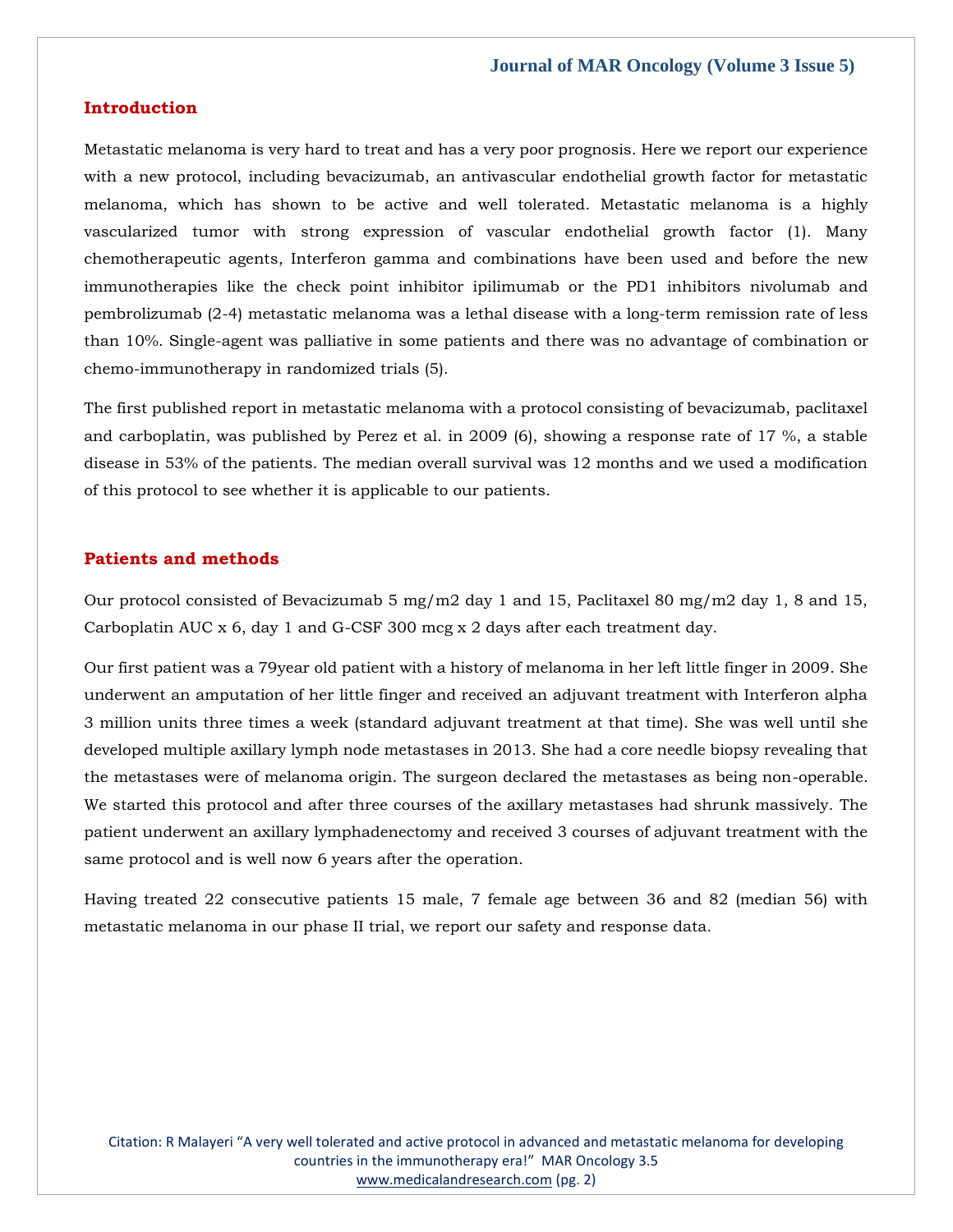# **Results**

No hematological and non-hematological grade III/IV toxicities were observed.

We observed a pathological response in 5 patients (23%) and a stable disease in 10 patients (67%).

## **Survival analysis**

Of 22 patients enrolled, 12 had died at the time of data cut off and 10 were censored in the analysis.

At cutoff date (3/19/2022), the median survival was estimated 15 months for the whole population (95% CI 12.3-17.6). The median survival in patients with prior treatment was 14 (95% CI 11.7-16.2) and the median in patients without prior treatments was 15 (95% CI 12.3-17.6-23). of 12 patients with prior treatments, 7 had immunotherapy and 5 had chemotherapy.

# **Figure. 1 protocol**

Bevacizumab 5 mg/m2 day 1 and 15 Paclitaxel 80 mg/m2 day 1, 8 and 15 Carboplatin AUC x 6 day 1 G-CSF 300 mcg x 2 days after each treatment day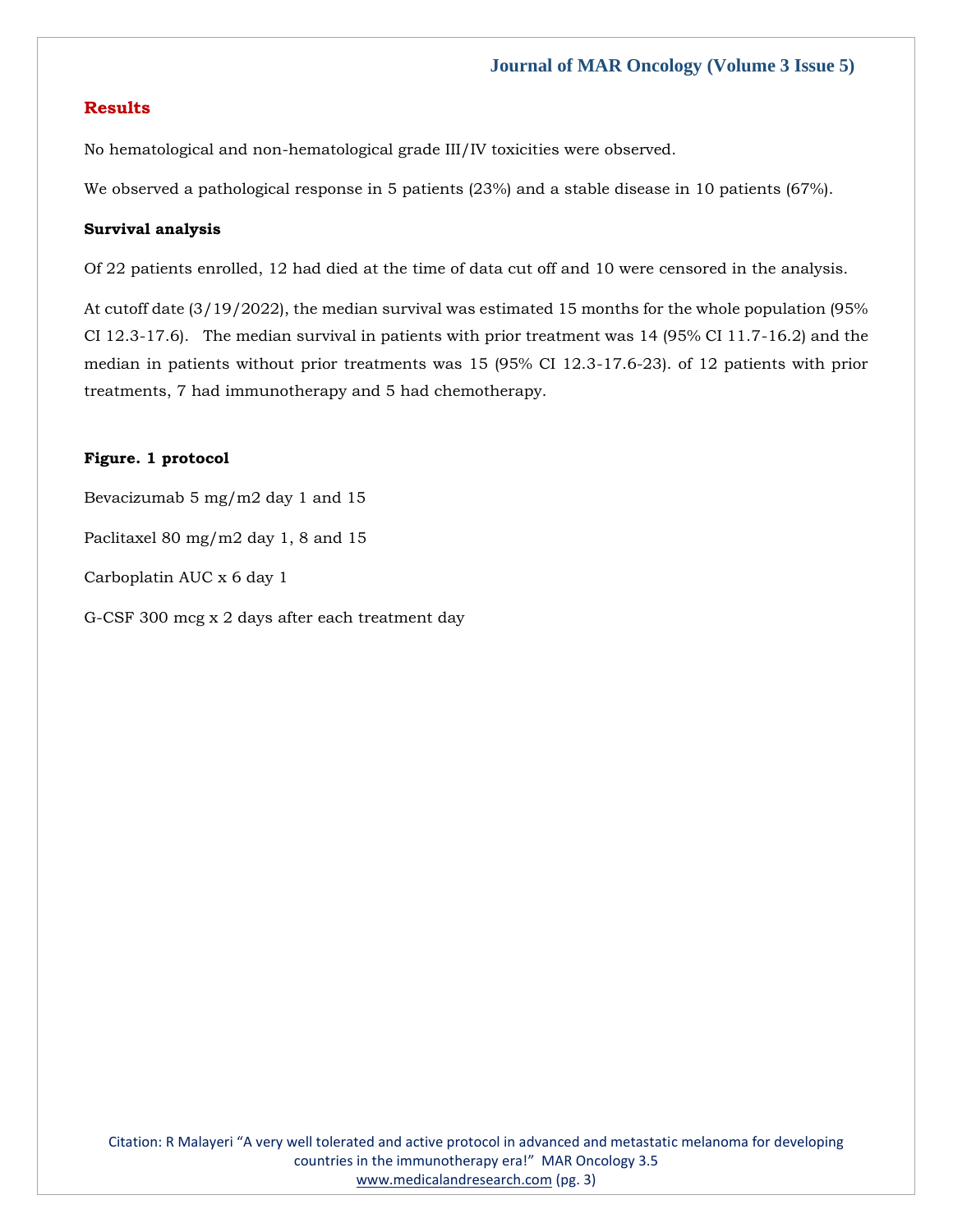| <b>Means and Medians for Survival Time</b> |            |                   |                         |          |            |                         |             |  |
|--------------------------------------------|------------|-------------------|-------------------------|----------|------------|-------------------------|-------------|--|
|                                            |            | Mean <sup>a</sup> |                         | Median   |            |                         |             |  |
|                                            |            |                   | 95% Confidence Interval |          |            | 95% Confidence Interval |             |  |
| Estimate                                   | Std. Error | Lower Bound       | Upper Bound             | Estimate | Std. Error | Lower Bound             | Upper Bound |  |
| 30.973                                     | 5.216      | 20.750            | 41.196                  | 15.000   | 1.339      | 12.375                  | 17.625      |  |

a. Estimation is limited to the largest survival time if it is censored.





Citation: R Malayeri "A very well tolerated and active protocol in advanced and metastatic melanoma for developing countries in the immunotherapy era!" MAR Oncology 3.5 [www.medicalandresearch.com](http://www.medicalandresearch.com/) (pg. 4)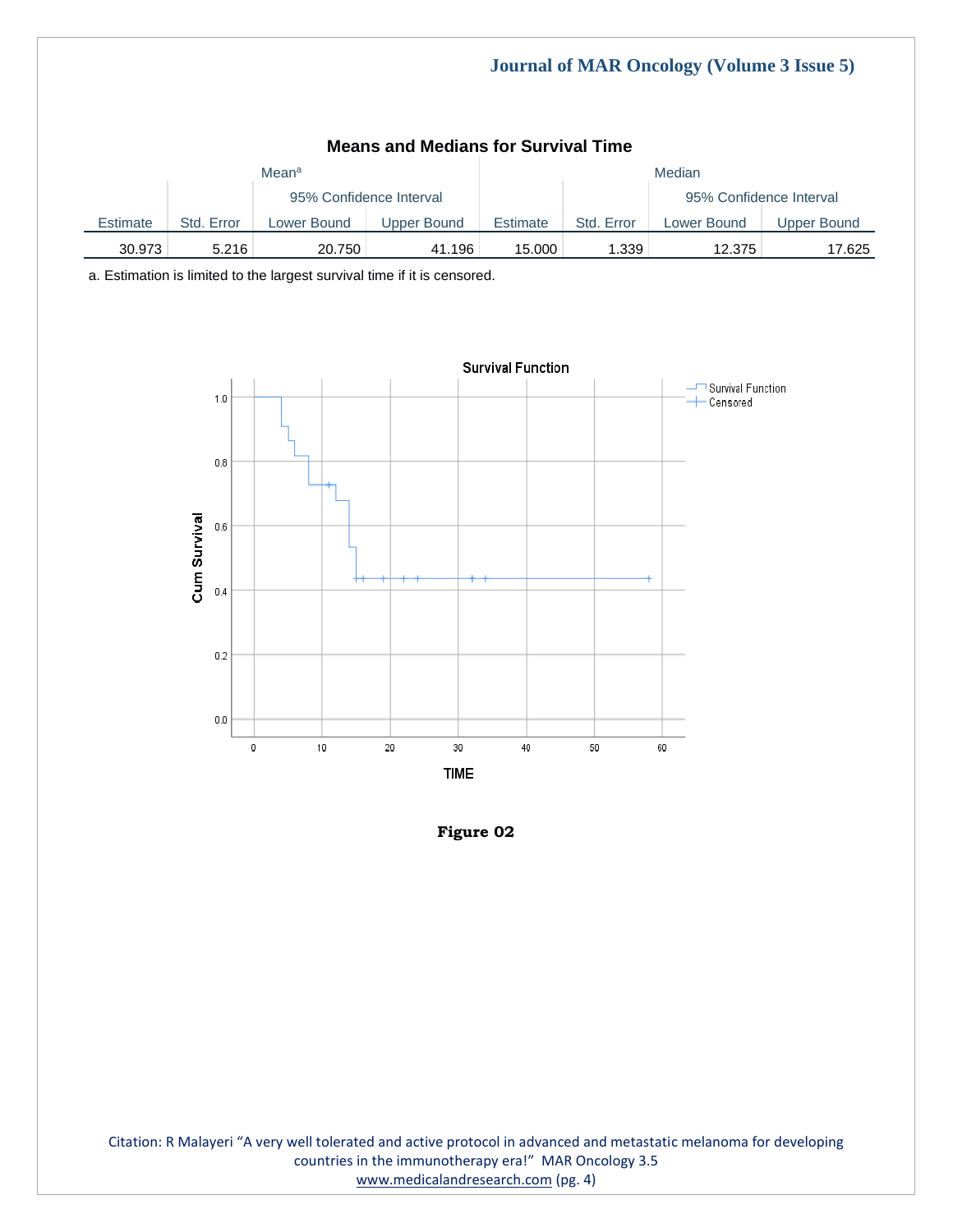# **Means and Medians for Survival Time**

|                    | Mean <sup>a</sup> |       |                         |                                                   | Median |            |                         |             |
|--------------------|-------------------|-------|-------------------------|---------------------------------------------------|--------|------------|-------------------------|-------------|
|                    |                   |       | 95% Confidence Interval |                                                   |        |            | 95% Confidence Interval |             |
| <b>VAR00002</b>    | Estimate          |       |                         | Std. Error   Lower Bound   Upper Bound   Estimate |        | Std. Error | Lower Bound             | Upper Bound |
| prior treatment    | 20.083            | 3.513 | 13.198                  | 26.968                                            | 14.000 | 1.139      | 11.768                  | 16.232      |
| no prior treatment | 32.367            | 7.964 | 16.757                  | 47.977                                            | 15.000 |            |                         |             |
| Overall            | 30.973            | 5.216 | 20.750                  | 41.196                                            | 15.000 | 1.339      | 12.375                  | 17.625      |

a. Estimation is limited to the largest survival time if it is censored.

# **Overall Comparisons**

|                                       | Chi-Square | olu. |
|---------------------------------------|------------|------|
| Log Rank (Mantel-Cox)                 | .091       | .763 |
| <b>Breslow (Generalized Wilcoxon)</b> | .102       | .750 |
| Tarone-Ware                           | .103       | .749 |

Test of equality of survival distributions for the different levels of VAR00002.



**Figure .3 Survival curve based on Prior treatment status**

The median survival in patients with prior treatment was 14 (95% CI 11.7-16.2) and the median in patients without prior treatments was 15 (95% CI 12.3-17.6-23).

Citation: R Malayeri "A very well tolerated and active protocol in advanced and metastatic melanoma for developing countries in the immunotherapy era!" MAR Oncology 3.5 [www.medicalandresearch.com](http://www.medicalandresearch.com/) (pg. 5)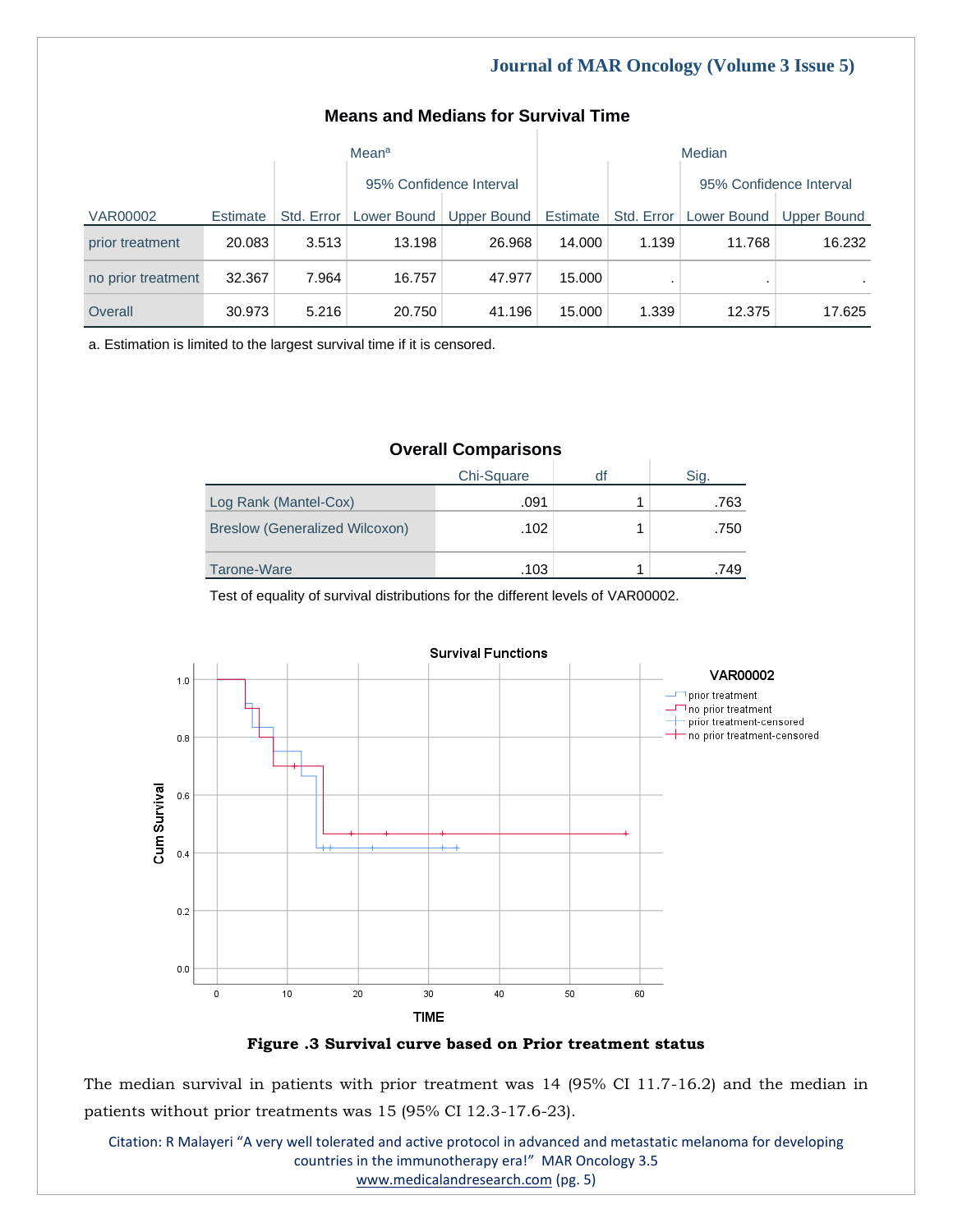| Mean <sup>a</sup> |                 |       |                         |              | Median   |       |                         |                    |
|-------------------|-----------------|-------|-------------------------|--------------|----------|-------|-------------------------|--------------------|
|                   |                 |       | 95% Confidence Interval |              |          |       | 95% Confidence Interval |                    |
|                   |                 | Std.  | Lower                   | Upper        |          | Std.  | Lower                   |                    |
| <b>VAR00003</b>   | <b>Estimate</b> | Error | <b>Bound</b>            | <b>Bound</b> | Estimate | Error | <b>Bound</b>            | <b>Upper Bound</b> |
| Chemotherapy      | 14.400          | 4.644 | 5.297                   | 23.503       | 12.000   | 4.382 | 3.412                   | 20.588             |
| immunotherapy     | 23,000          | 4.066 | 15.031                  | 30.969       |          |       |                         |                    |
| Overall           | 20.083          | 3.513 | 13.198                  | 26.968       | 14.000   | 1.139 | 11.768                  | 16.232             |

# **Means and Medians for Survival Time**

a. Estimation is limited to the largest survival time if it is censored.

| Chi-Square | df | Sig. |
|------------|----|------|
| 2.253      |    | .133 |
| 2.211      |    | .137 |
|            |    |      |
| 2.246      |    | .134 |
|            |    |      |

**Overall Comparisons**

Test of equality of survival distributions for the different levels of VAR00003.



**Figure .4 Survival curve based on the prior treatment type**

12 patients had undergone prior treatment for metastatic disease, 7 had immunotherapy and 5 had standard treatment The mean survival in patients with prior treatment with chemotherapy was 14.4 (95% CI 5-23) and the mean in patients with prior immunotherapy was 23.0 (95% CI 15-30). No statistically significant relationship was found between the two groups.

Citation: R Malayeri "A very well tolerated and active protocol in advanced and metastatic melanoma for developing countries in the immunotherapy era!" MAR Oncology 3.5 [www.medicalandresearch.com](http://www.medicalandresearch.com/) (pg. 6)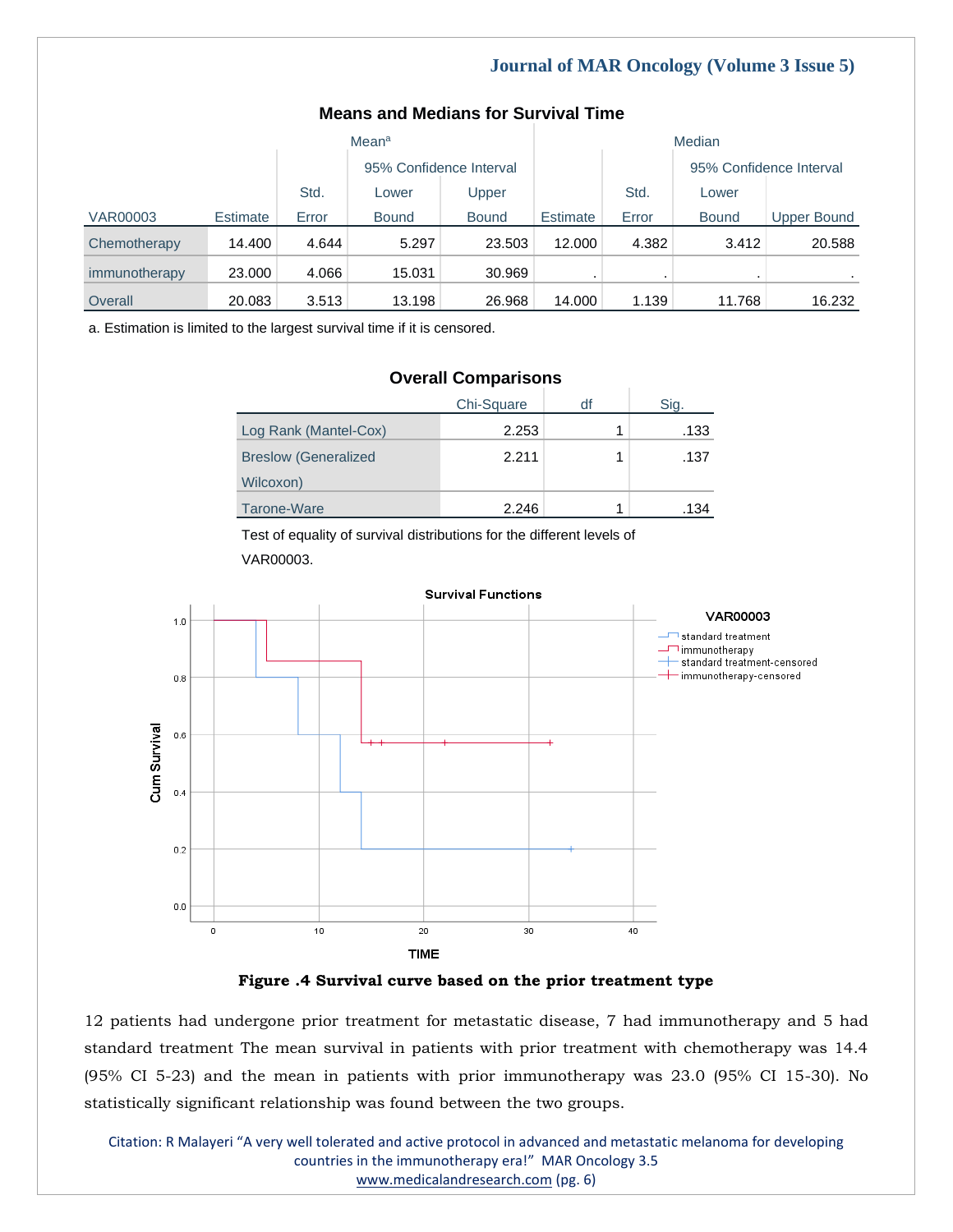## **Conclusion**

Having our positive experience with this protocol, we conclude that this treatment which is very much cheaper than the recently available immunotherapies (50 times less expensive!) is a very good therapeutic option for patients in developing countries especially in the palliative setting and should be further investigated in phase II and III trials.

We observed similar efficacy in terms of response and survival in both pre-treated and treatment naïve patients. Especially the low toxicity and good survival data are promising.

Other new treatment options in metastatic melanoma.

Though a handful of mutations involved in melanoma development may be inherited, the majority of melanomas arise from somatic mutations acquired later in life. One of the most commonly mutated pathways in melanoma, and one that is interesting for targeted therapeutic purposes, is the MAP kinase signaling pathway. Mutations in BRAF and other MAPK mutational events are thought to be early oncogenic events. ~50% of melanomas contain activating BRAF mutations, the most common of which is the V600E mutation (>85% of BRAF mutations), which lead to constitutive activity of downstream MAPK signaling.

Multiple targeted therapies have been developed to combat molecular defects present in melanoma. The most promising of these include the BRAF inhibitors, vemurafenib and dabrafenib, that were approved for the treatment of metastatic and unresectable BRAF-mutated melanomas in 2011 and 2013 respectively (7,8). However, though these drugs are highly effective for approximately half of patients with BRAF mutated melanomas, a majority of patients develop secondary resistance within a relatively short amount of time (7,8,9)

There are three immune checkpoint inhibitor drugs that have been approved for use in melanoma treatment: the anti-CTLA-4 antibody ipilimumab and two anti-PD-1 antibodies nivolumab and pembrolizumab (10). There are also several PD-L1/2 antibody drugs currently in clinical trials, and a few that have been approved for clinical use, though not for melanoma (10).

Treatment with iplimumab showed durable survival of up to 10 years in 20% of cases; compared to the median survival rate of less than one year in stage IV melanoma patients, this is a great advancement (10-14). Pembrolizumab has a response rate of ~37–38% in patients with metastatic melanoma, and an overall survival of 74% at 12 months (14). Treatment with nivolumab showed a ~40% response rate with a 12 month overall survival rate of 73% compared to 43% of patients treated with dacarbazine (15).

While checkpoint inhibitors are promising, there are necessarily complications involved in inhibiting mechanisms that promote tolerance of self-cells. Therefore, the side-effects of checkpoint inhibitors can be severe. The side effects are typically immune-related inflammatory conditions of the skin, GI system,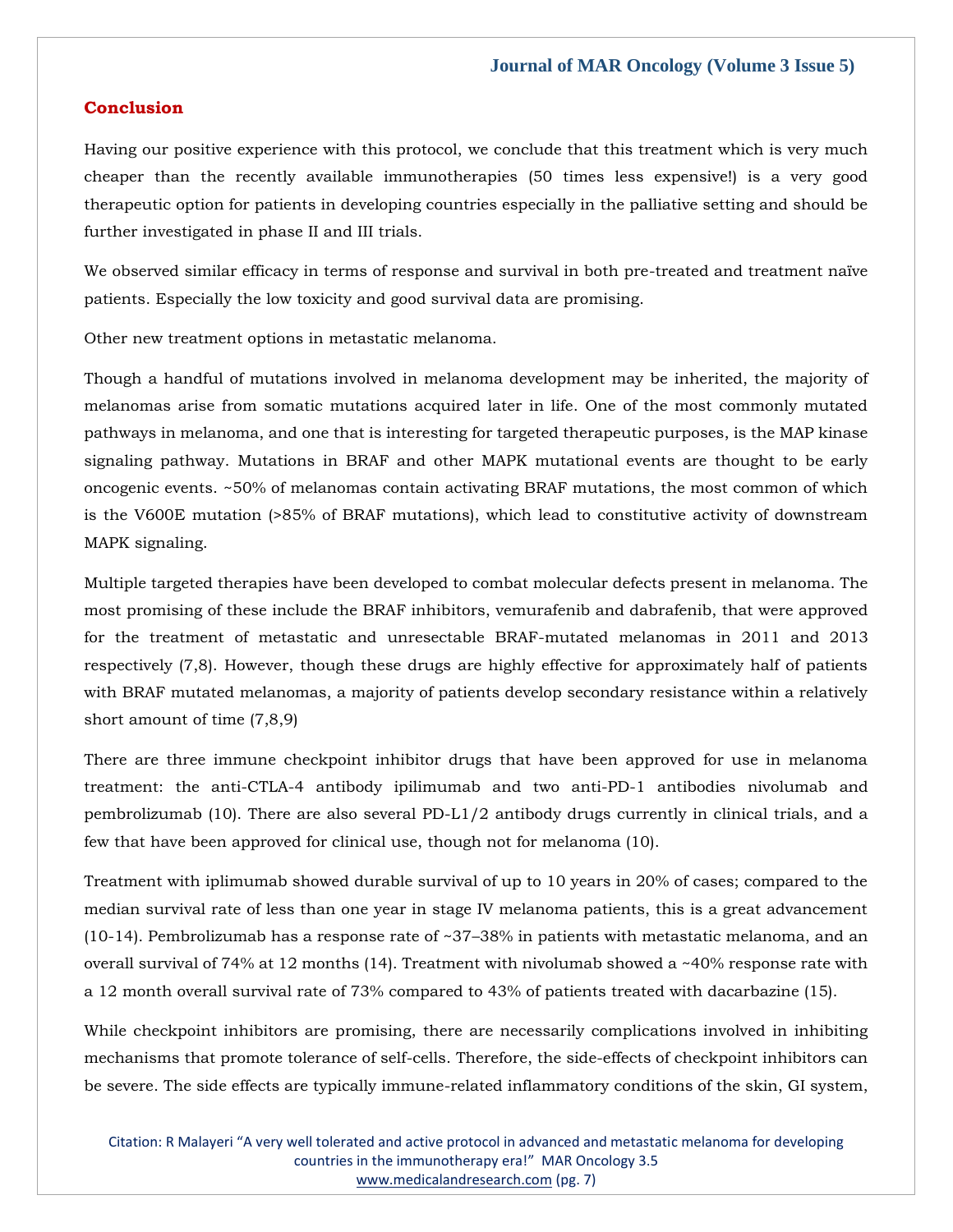and endocrine organs (14). Recognizing and managing side effects of these treatments is important, and though the toxicity of these drugs can be offset in some cases by treatment with corticosteroids, some patients cannot tolerate the side-effects and treatment must be terminated (16).

Though immune checkpoint inhibitors have been a breakthrough for cancer therapeutics and have revolutionized the treatment of metastatic melanoma, a significant subset of patients still does not respond to these drugs, and many patients who do respond develop a secondary resistance. Research into why some patients respond and other do not is ongoing.

## **References**

1. [A Birck, AF Kirkin, J Zeuthen , etal: Expression of basic fibroblast growth factor and vascular](https://www.google.com/search?q=Expression+of+basic+fibroblast+growth+factor+and+vascular+endothelial+growth+factor+in+primary+and+metastatic+melanoma+from+the+same+patients+Melanoma+Res&sxsrf=APq-WBtnPKj-n-nY3ECrSNlSGezcgBCpqw%3A1648101541144&ei=pQg8YtauCL-n2roPx9OTsAU&ved=0ahUKEwiWlafXiN72AhW_k1YBHcfpBFYQ4dUDCA4&oq=Expression+of+basic+fibroblast+growth+factor+and+vascular+endothelial+growth+factor+in+primary+and+metastatic+melanoma+from+the+same+patients+Melanoma+Res&gs_lcp=Cgdnd3Mtd2l6EAwyBwgjEOoCECcyBwgjEOoCECcyBwgjEOoCECcyBwgjEOoCECcyBwgjEOoCECcyBwgjEOoCECcyBwgjEOoCECcyBwgjEOoCECcyBwgjEOoCECcyBwgjEOoCECdKBAhBGABKBAhGGABQFVgVYJEIaAFwAXgAgAEAiAEAkgEAmAEAoAEBoAECsAEKwAEB&sclient=gws-wiz)  [endothelial growth factor in primary and metastatic melanoma from the same patients Melanoma Res](https://www.google.com/search?q=Expression+of+basic+fibroblast+growth+factor+and+vascular+endothelial+growth+factor+in+primary+and+metastatic+melanoma+from+the+same+patients+Melanoma+Res&sxsrf=APq-WBtnPKj-n-nY3ECrSNlSGezcgBCpqw%3A1648101541144&ei=pQg8YtauCL-n2roPx9OTsAU&ved=0ahUKEwiWlafXiN72AhW_k1YBHcfpBFYQ4dUDCA4&oq=Expression+of+basic+fibroblast+growth+factor+and+vascular+endothelial+growth+factor+in+primary+and+metastatic+melanoma+from+the+same+patients+Melanoma+Res&gs_lcp=Cgdnd3Mtd2l6EAwyBwgjEOoCECcyBwgjEOoCECcyBwgjEOoCECcyBwgjEOoCECcyBwgjEOoCECcyBwgjEOoCECcyBwgjEOoCECcyBwgjEOoCECcyBwgjEOoCECcyBwgjEOoCECdKBAhBGABKBAhGGABQFVgVYJEIaAFwAXgAgAEAiAEAkgEAmAEAoAEBoAECsAEKwAEB&sclient=gws-wiz)  [9: 375](https://www.google.com/search?q=Expression+of+basic+fibroblast+growth+factor+and+vascular+endothelial+growth+factor+in+primary+and+metastatic+melanoma+from+the+same+patients+Melanoma+Res&sxsrf=APq-WBtnPKj-n-nY3ECrSNlSGezcgBCpqw%3A1648101541144&ei=pQg8YtauCL-n2roPx9OTsAU&ved=0ahUKEwiWlafXiN72AhW_k1YBHcfpBFYQ4dUDCA4&oq=Expression+of+basic+fibroblast+growth+factor+and+vascular+endothelial+growth+factor+in+primary+and+metastatic+melanoma+from+the+same+patients+Melanoma+Res&gs_lcp=Cgdnd3Mtd2l6EAwyBwgjEOoCECcyBwgjEOoCECcyBwgjEOoCECcyBwgjEOoCECcyBwgjEOoCECcyBwgjEOoCECcyBwgjEOoCECcyBwgjEOoCECcyBwgjEOoCECcyBwgjEOoCECdKBAhBGABKBAhGGABQFVgVYJEIaAFwAXgAgAEAiAEAkgEAmAEAoAEBoAECsAEKwAEB&sclient=gws-wiz)– 381.

2. [Hodi FS, O'Day SJ, McDermott DF et al,. Improved survival with ipilimumab in patients with](https://www.google.com/search?q=Pembrolizumab+versus+Ipilimumab+in+Advanced+Melanoma&sxsrf=APq-WBtnPKj-n-nY3ECrSNlSGezcgBCpqw%3A1648101541144&ei=pQg8YtauCL-n2roPx9OTsAU&ved=0ahUKEwiWlafXiN72AhW_k1YBHcfpBFYQ4dUDCA4&oq=Pembrolizumab+versus+Ipilimumab+in+Advanced+Melanoma&gs_lcp=Cgdnd3Mtd2l6EAxKBAhBGABKBAhGGABQAFgAYABoAHABeACAAQCIAQCSAQCYAQA&sclient=gws-wiz)  [metastatic melanoma. N Engl J Med. ;363:711-23.](https://www.google.com/search?q=Pembrolizumab+versus+Ipilimumab+in+Advanced+Melanoma&sxsrf=APq-WBtnPKj-n-nY3ECrSNlSGezcgBCpqw%3A1648101541144&ei=pQg8YtauCL-n2roPx9OTsAU&ved=0ahUKEwiWlafXiN72AhW_k1YBHcfpBFYQ4dUDCA4&oq=Pembrolizumab+versus+Ipilimumab+in+Advanced+Melanoma&gs_lcp=Cgdnd3Mtd2l6EAxKBAhBGABKBAhGGABQAFgAYABoAHABeACAAQCIAQCSAQCYAQA&sclient=gws-wiz)

3. [Robert C, Schachter J, Long GV et al, Pembrolizumab versus Ipilimumab in Advanced Melanoma. N](https://www.google.com/search?q=Pembrolizumab+versus+Ipilimumab+in+Advanced+Melanoma&sxsrf=APq-WBs8IaMSncn_pA5N1NNhRBZ_VfQ5RA%3A1648101527983&ei=lwg8YvDHO7KP2roP87GpoAg&ved=0ahUKEwiw74PRiN72AhWyh1YBHfNYCoQQ4dUDCA4&oq=Pembrolizumab+versus+Ipilimumab+in+Advanced+Melanoma&gs_lcp=Cgdnd3Mtd2l6EAwyBQgAEIAEMgYIABAWEB46BwgjEOoCECdKBAhBGABKBAhGGABQHFgcYMAFaAFwAXgAgAGZAYgBmQGSAQMwLjGYAQCgAQGgAQKwAQrAAQE&sclient=gws-wiz)  [Engl J Med. ;372:2521-32.](https://www.google.com/search?q=Pembrolizumab+versus+Ipilimumab+in+Advanced+Melanoma&sxsrf=APq-WBs8IaMSncn_pA5N1NNhRBZ_VfQ5RA%3A1648101527983&ei=lwg8YvDHO7KP2roP87GpoAg&ved=0ahUKEwiw74PRiN72AhWyh1YBHfNYCoQQ4dUDCA4&oq=Pembrolizumab+versus+Ipilimumab+in+Advanced+Melanoma&gs_lcp=Cgdnd3Mtd2l6EAwyBQgAEIAEMgYIABAWEB46BwgjEOoCECdKBAhBGABKBAhGGABQHFgcYMAFaAFwAXgAgAGZAYgBmQGSAQMwLjGYAQCgAQGgAQKwAQrAAQE&sclient=gws-wiz)

4. [Postow MA, Chesney J, Pavlick AC et al., Nivolumab and ipilimumab versus ipilimumab in untreated](https://www.google.com/search?q=Nivolumab+and+ipilimumab+versus+ipilimumab+in+untreated+melanoma&sxsrf=APq-WBuFb5_RWPhY002wisSRWrBkNVHBfQ%3A1648101512014&ei=iAg8YooqoN3aug-35oeQCA&ved=0ahUKEwiKjrXJiN72AhWgrlYBHTfzAYIQ4dUDCA4&oq=Nivolumab+and+ipilimumab+versus+ipilimumab+in+untreated+melanoma&gs_lcp=Cgdnd3Mtd2l6EAwyBQgAEIAEOgcIIxDqAhAnSgQIQRgASgQIRhgAUBRYFGCNCWgBcAF4AIABlQGIAZUBkgEDMC4xmAEAoAEBoAECsAEKwAEB&sclient=gws-wiz)  [melanoma. N Engl J Med.;372:2006-17](https://www.google.com/search?q=Nivolumab+and+ipilimumab+versus+ipilimumab+in+untreated+melanoma&sxsrf=APq-WBuFb5_RWPhY002wisSRWrBkNVHBfQ%3A1648101512014&ei=iAg8YooqoN3aug-35oeQCA&ved=0ahUKEwiKjrXJiN72AhWgrlYBHTfzAYIQ4dUDCA4&oq=Nivolumab+and+ipilimumab+versus+ipilimumab+in+untreated+melanoma&gs_lcp=Cgdnd3Mtd2l6EAwyBQgAEIAEOgcIIxDqAhAnSgQIQRgASgQIRhgAUBRYFGCNCWgBcAF4AIABlQGIAZUBkgEDMC4xmAEAoAEBoAECsAEKwAEB&sclient=gws-wiz)

5. [Agarwala SS. Current systemic therapy for metastatic melanoma. Expert Rev Anticancer Ther. 587-](https://www.google.com/search?q=Current+systemic+therapy+for+metastatic+melanoma&sxsrf=APq-WBvaj0NsTDjgf9DknkvLjzYEGtS0Ig%3A1648101496784&ei=eAg8YtO3L9aN2roPud68-AU&ved=0ahUKEwjT05PCiN72AhXWhlYBHTkvD18Q4dUDCA4&oq=Current+systemic+therapy+for+metastatic+melanoma&gs_lcp=Cgdnd3Mtd2l6EAwyCAghEBYQHRAeOgcIIxDqAhAnSgQIQRgASgQIRhgAUCZYJmDRCGgBcAB4AIABsAGIAbABkgEDMC4xmAEAoAEBoAECsAEKwAEB&sclient=gws-wiz) [95.](https://www.google.com/search?q=Current+systemic+therapy+for+metastatic+melanoma&sxsrf=APq-WBvaj0NsTDjgf9DknkvLjzYEGtS0Ig%3A1648101496784&ei=eAg8YtO3L9aN2roPud68-AU&ved=0ahUKEwjT05PCiN72AhXWhlYBHTkvD18Q4dUDCA4&oq=Current+systemic+therapy+for+metastatic+melanoma&gs_lcp=Cgdnd3Mtd2l6EAwyCAghEBYQHRAeOgcIIxDqAhAnSgQIQRgASgQIRhgAUCZYJmDRCGgBcAB4AIABsAGIAbABkgEDMC4xmAEAoAEBoAECsAEKwAEB&sclient=gws-wiz)

6. [Perez DG, Suman VJ, Fitch TR, Amatruda T 3rd, Morton RF, Jilani SZ, Constantinou CL, Egner JR,](https://www.google.com/search?q=Phase+2+trial+of+carboplatin%2C+weekly+paclitaxel%2C+and+biweekly+bevacizumab+in+patients+with+unresectable+stage+IV+melanoma%3A+a+North+Central+Cancer+Treatment+Group+study%2C+N047A&sxsrf=APq-WBuJom1mMvUX5AjjUUuY_gzUpx5CDQ%3A1648101480803&ei=aAg8YtXHMO-k2roPvK6joAE&ved=0ahUKEwjVm8S6iN72AhVvklYBHTzXCBQQ4dUDCA4&oq=Phase+2+trial+of+carboplatin%2C+weekly+paclitaxel%2C+and+biweekly+bevacizumab+in+patients+with+unresectable+stage+IV+melanoma%3A+a+North+Central+Cancer+Treatment+Group+study%2C+N047A&gs_lcp=Cgdnd3Mtd2l6EAwyBwgjEOoCECcyBwgjEOoCECcyBwgjEOoCECcyBwgjEOoCECcyBwgjEOoCECcyBwgjEOoCECcyBwgjEOoCECcyBwgjEOoCECcyBwgjEOoCECcyBwgjEOoCECdKBAhBGABKBAhGGABQF1gXYM4IaAFwAXgAgAEAiAEAkgEAmAEAoAEBoAECsAEKwAEB&sclient=gws-wiz)  [Kottschade LA, Markovic SN. Phase 2 trial of carboplatin, weekly paclitaxel, and biweekly bevacizumab](https://www.google.com/search?q=Phase+2+trial+of+carboplatin%2C+weekly+paclitaxel%2C+and+biweekly+bevacizumab+in+patients+with+unresectable+stage+IV+melanoma%3A+a+North+Central+Cancer+Treatment+Group+study%2C+N047A&sxsrf=APq-WBuJom1mMvUX5AjjUUuY_gzUpx5CDQ%3A1648101480803&ei=aAg8YtXHMO-k2roPvK6joAE&ved=0ahUKEwjVm8S6iN72AhVvklYBHTzXCBQQ4dUDCA4&oq=Phase+2+trial+of+carboplatin%2C+weekly+paclitaxel%2C+and+biweekly+bevacizumab+in+patients+with+unresectable+stage+IV+melanoma%3A+a+North+Central+Cancer+Treatment+Group+study%2C+N047A&gs_lcp=Cgdnd3Mtd2l6EAwyBwgjEOoCECcyBwgjEOoCECcyBwgjEOoCECcyBwgjEOoCECcyBwgjEOoCECcyBwgjEOoCECcyBwgjEOoCECcyBwgjEOoCECcyBwgjEOoCECcyBwgjEOoCECdKBAhBGABKBAhGGABQF1gXYM4IaAFwAXgAgAEAiAEAkgEAmAEAoAEBoAECsAEKwAEB&sclient=gws-wiz)  [in patients with unresectable stage IV melanoma: a North Central Cancer Treatment Group study,](https://www.google.com/search?q=Phase+2+trial+of+carboplatin%2C+weekly+paclitaxel%2C+and+biweekly+bevacizumab+in+patients+with+unresectable+stage+IV+melanoma%3A+a+North+Central+Cancer+Treatment+Group+study%2C+N047A&sxsrf=APq-WBuJom1mMvUX5AjjUUuY_gzUpx5CDQ%3A1648101480803&ei=aAg8YtXHMO-k2roPvK6joAE&ved=0ahUKEwjVm8S6iN72AhVvklYBHTzXCBQQ4dUDCA4&oq=Phase+2+trial+of+carboplatin%2C+weekly+paclitaxel%2C+and+biweekly+bevacizumab+in+patients+with+unresectable+stage+IV+melanoma%3A+a+North+Central+Cancer+Treatment+Group+study%2C+N047A&gs_lcp=Cgdnd3Mtd2l6EAwyBwgjEOoCECcyBwgjEOoCECcyBwgjEOoCECcyBwgjEOoCECcyBwgjEOoCECcyBwgjEOoCECcyBwgjEOoCECcyBwgjEOoCECcyBwgjEOoCECcyBwgjEOoCECdKBAhBGABKBAhGGABQF1gXYM4IaAFwAXgAgAEAiAEAkgEAmAEAoAEBoAECsAEKwAEB&sclient=gws-wiz)  [N047A. Cancer. 115:119-27.](https://www.google.com/search?q=Phase+2+trial+of+carboplatin%2C+weekly+paclitaxel%2C+and+biweekly+bevacizumab+in+patients+with+unresectable+stage+IV+melanoma%3A+a+North+Central+Cancer+Treatment+Group+study%2C+N047A&sxsrf=APq-WBuJom1mMvUX5AjjUUuY_gzUpx5CDQ%3A1648101480803&ei=aAg8YtXHMO-k2roPvK6joAE&ved=0ahUKEwjVm8S6iN72AhVvklYBHTzXCBQQ4dUDCA4&oq=Phase+2+trial+of+carboplatin%2C+weekly+paclitaxel%2C+and+biweekly+bevacizumab+in+patients+with+unresectable+stage+IV+melanoma%3A+a+North+Central+Cancer+Treatment+Group+study%2C+N047A&gs_lcp=Cgdnd3Mtd2l6EAwyBwgjEOoCECcyBwgjEOoCECcyBwgjEOoCECcyBwgjEOoCECcyBwgjEOoCECcyBwgjEOoCECcyBwgjEOoCECcyBwgjEOoCECcyBwgjEOoCECcyBwgjEOoCECdKBAhBGABKBAhGGABQF1gXYM4IaAFwAXgAgAEAiAEAkgEAmAEAoAEBoAECsAEKwAEB&sclient=gws-wiz)

7. [Rebecca VW, Sondak VK, KSMS . A brief history of melanoma : from mummies to mutations.](https://www.google.com/search?q=A+brief+history+of+melanoma+%3A+from+mummies+to+mutations.+&sxsrf=APq-WBuTeHPRi8rePMTkUxbyCHAwW-WFnQ%3A1648101465485&ei=WQg8YrGdHZLg2roPlZSJiAw&ved=0ahUKEwjxrZ2ziN72AhUSsFYBHRVKAsEQ4dUDCA4&oq=A+brief+history+of+melanoma+%3A+from+mummies+to+mutations.+&gs_lcp=Cgdnd3Mtd2l6EAwyBggAEBYQHjoHCCMQ6gIQJ0oECEEYAEoECEYYAFCQAViQAWC5CWgBcAB4AIABwAGIAcABkgEDMC4xmAEAoAEBoAECsAEKwAEB&sclient=gws-wiz)  [Melanoma Res. 22\(2\):114](https://www.google.com/search?q=A+brief+history+of+melanoma+%3A+from+mummies+to+mutations.+&sxsrf=APq-WBuTeHPRi8rePMTkUxbyCHAwW-WFnQ%3A1648101465485&ei=WQg8YrGdHZLg2roPlZSJiAw&ved=0ahUKEwjxrZ2ziN72AhUSsFYBHRVKAsEQ4dUDCA4&oq=A+brief+history+of+melanoma+%3A+from+mummies+to+mutations.+&gs_lcp=Cgdnd3Mtd2l6EAwyBggAEBYQHjoHCCMQ6gIQJ0oECEEYAEoECEYYAFCQAViQAWC5CWgBcAB4AIABwAGIAcABkgEDMC4xmAEAoAEBoAECsAEKwAEB&sclient=gws-wiz)–122.

8. [Chapman PB, Hauschild A, Robert C, Haanen JB, Ascierto P, Larkin J, Dummer R, Garbe C, Testori](https://www.google.com/search?q=Paul+Lorig+and+B-3+SG.+Improved+Survival+with+vemurafenib+in+melanoma+with+BRAF+V600E+mutation&sxsrf=APq-WBvTYZq8qHWfsAif1fYUl-rT6HN8vA%3A1648101448266&ei=SAg8YpHuD8vj2roP9MOAuA4&ved=0ahUKEwiRsoKriN72AhXLsVYBHfQhAOcQ4dUDCA4&oq=Paul+Lorig+and+B-3+SG.+Improved+Survival+with+vemurafenib+in+melanoma+with+BRAF+V600E+mutation&gs_lcp=Cgdnd3Mtd2l6EAw6BwgjEOoCECdKBAhBGABKBAhGGABQHVgdYK4FaAFwAXgAgAG0AYgBtAGSAQMwLjGYAQCgAQGgAQKwAQrAAQE&sclient=gws-wiz)  [A, Maio M, et al. 2011. Paul Lorig and B-3 SG. Improved Survival with vemurafenib in melanoma with](https://www.google.com/search?q=Paul+Lorig+and+B-3+SG.+Improved+Survival+with+vemurafenib+in+melanoma+with+BRAF+V600E+mutation&sxsrf=APq-WBvTYZq8qHWfsAif1fYUl-rT6HN8vA%3A1648101448266&ei=SAg8YpHuD8vj2roP9MOAuA4&ved=0ahUKEwiRsoKriN72AhXLsVYBHfQhAOcQ4dUDCA4&oq=Paul+Lorig+and+B-3+SG.+Improved+Survival+with+vemurafenib+in+melanoma+with+BRAF+V600E+mutation&gs_lcp=Cgdnd3Mtd2l6EAw6BwgjEOoCECdKBAhBGABKBAhGGABQHVgdYK4FaAFwAXgAgAG0AYgBtAGSAQMwLjGYAQCgAQGgAQKwAQrAAQE&sclient=gws-wiz)  [BRAF V600E mutation. N Engl J Med. 26 \(364\):2507](https://www.google.com/search?q=Paul+Lorig+and+B-3+SG.+Improved+Survival+with+vemurafenib+in+melanoma+with+BRAF+V600E+mutation&sxsrf=APq-WBvTYZq8qHWfsAif1fYUl-rT6HN8vA%3A1648101448266&ei=SAg8YpHuD8vj2roP9MOAuA4&ved=0ahUKEwiRsoKriN72AhXLsVYBHfQhAOcQ4dUDCA4&oq=Paul+Lorig+and+B-3+SG.+Improved+Survival+with+vemurafenib+in+melanoma+with+BRAF+V600E+mutation&gs_lcp=Cgdnd3Mtd2l6EAw6BwgjEOoCECdKBAhBGABKBAhGGABQHVgdYK4FaAFwAXgAgAG0AYgBtAGSAQMwLjGYAQCgAQGgAQKwAQrAAQE&sclient=gws-wiz)–2516.

9. [Scolyer RA, Long GV, Thompson JF. 2011. Evolving concepts in melanoma classification and their](https://www.google.com/search?q=Evolving+concepts+in+melanoma+classification+and+their+relevance+to+multidisciplinary+melanoma+patient+care&sxsrf=APq-WBtQKqYh5QNZw84R2ECAqqzNn4NXdw%3A1648101421336&ei=LQg8YuiQFJrg2roP8Z2VkAg&ved=0ahUKEwio25aeiN72AhUasFYBHfFOBYIQ4dUDCA4&oq=Evolving+concepts+in+melanoma+classification+and+their+relevance+to+multidisciplinary+melanoma+patient+care&gs_lcp=Cgdnd3Mtd2l6EAwyBwgjEOoCECcyBwgjEOoCECcyBwgjEOoCECcyBwgjEOoCECcyBwgjEOoCECcyBwgjEOoCECcyBwgjEOoCECcyBwgjEOoCECcyBwgjEOoCECcyBwgjEOoCECdKBAhBGABKBAhGGABQL1gvYMwGaAFwAHgAgAEAiAEAkgEAmAEAoAEBoAECsAEKwAEB&sclient=gws-wiz)  [relevance to multidisciplinary melanoma patient care. Mol Oncol. 5\(2\):124](https://www.google.com/search?q=Evolving+concepts+in+melanoma+classification+and+their+relevance+to+multidisciplinary+melanoma+patient+care&sxsrf=APq-WBtQKqYh5QNZw84R2ECAqqzNn4NXdw%3A1648101421336&ei=LQg8YuiQFJrg2roP8Z2VkAg&ved=0ahUKEwio25aeiN72AhUasFYBHfFOBYIQ4dUDCA4&oq=Evolving+concepts+in+melanoma+classification+and+their+relevance+to+multidisciplinary+melanoma+patient+care&gs_lcp=Cgdnd3Mtd2l6EAwyBwgjEOoCECcyBwgjEOoCECcyBwgjEOoCECcyBwgjEOoCECcyBwgjEOoCECcyBwgjEOoCECcyBwgjEOoCECcyBwgjEOoCECcyBwgjEOoCECcyBwgjEOoCECdKBAhBGABKBAhGGABQL1gvYMwGaAFwAHgAgAEAiAEAkgEAmAEAoAEBoAECsAEKwAEB&sclient=gws-wiz)–136.